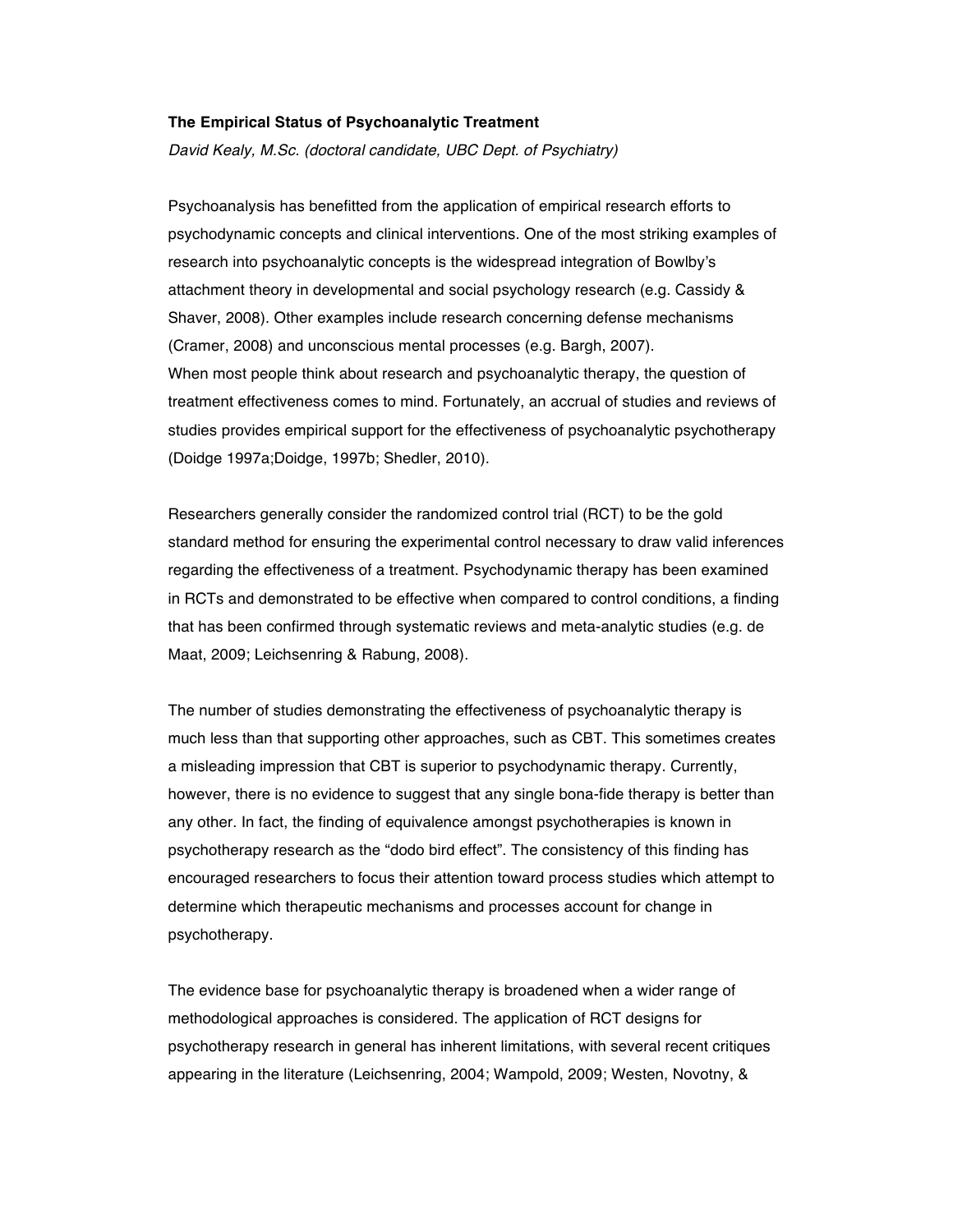Thompson-Brenner, 2004). Concerns regarding RCT designs may be particularly relevant to psychoanalytic therapy. These concerns include:

- *Limitations imposed by randomization of prospective patients / subjects in studies of long term psychoanalysis and psychotherapy.* Few real-world patients suffering from mental disorders are willing to consent to randomization to a potential control condition that could last several years in duration.
- *Limitations in patient selection in RCT designs.* Patients / subjects are typically recruited on the basis of suffering from a single, discrete Axis I disorder. Psychoanalytic therapy does not typically presume to treat a single Axis I disorder, and its strength may lie in its embrace of co-morbidity and underlying psychopathological processes. Many patients who may have benefitted from psychoanalytic treatment are thus excluded from RCTs.
- *Limitations associated with manualization of therapy technique.* Contemporary psychoanalytic theory of technique rests on the responsiveness of the therapist, which is unaccounted for in manualized treatments. Responsiveness in psychotherapy entangles independent and dependent variables and interferes with the ability to draw causal inferences (Stiles, 2009). Provider effects are also not typically accounted for in RCT designs (Doidge, 1997b; Wampold, 2009).
- *Practical limitations.* Funding agencies often do not grant funding for multi-year treatments, and the publication demands placed on academic researchers also restrict the capacity for undertaking multi-year studies of long-term psychoanalytic treatment. Hence, fewer studies of multi-year treatments are available. In a recent quality review of psychodynamic therapy trials, only 12 of 94 studies were of a duration greater than one year (Gerber et al., 2010).

The above limitations notwithstanding, considerable and increasing attention is directed toward the empirical study of psychoanalytically oriented treatments. The following selections represent some recent contributions of empirical research concerning the effectiveness and process of psychoanalytic psychotherapy, from a range of study types. This is by no means a comprehensive listing of research reports regarding psychodynamic psychotherapy. These items instead provide support for the status of psychoanalytic treatment as a clinical intervention that has been, and continues to be, the subject of intense empirical investigation.

### **Meta-analysis and systematic review**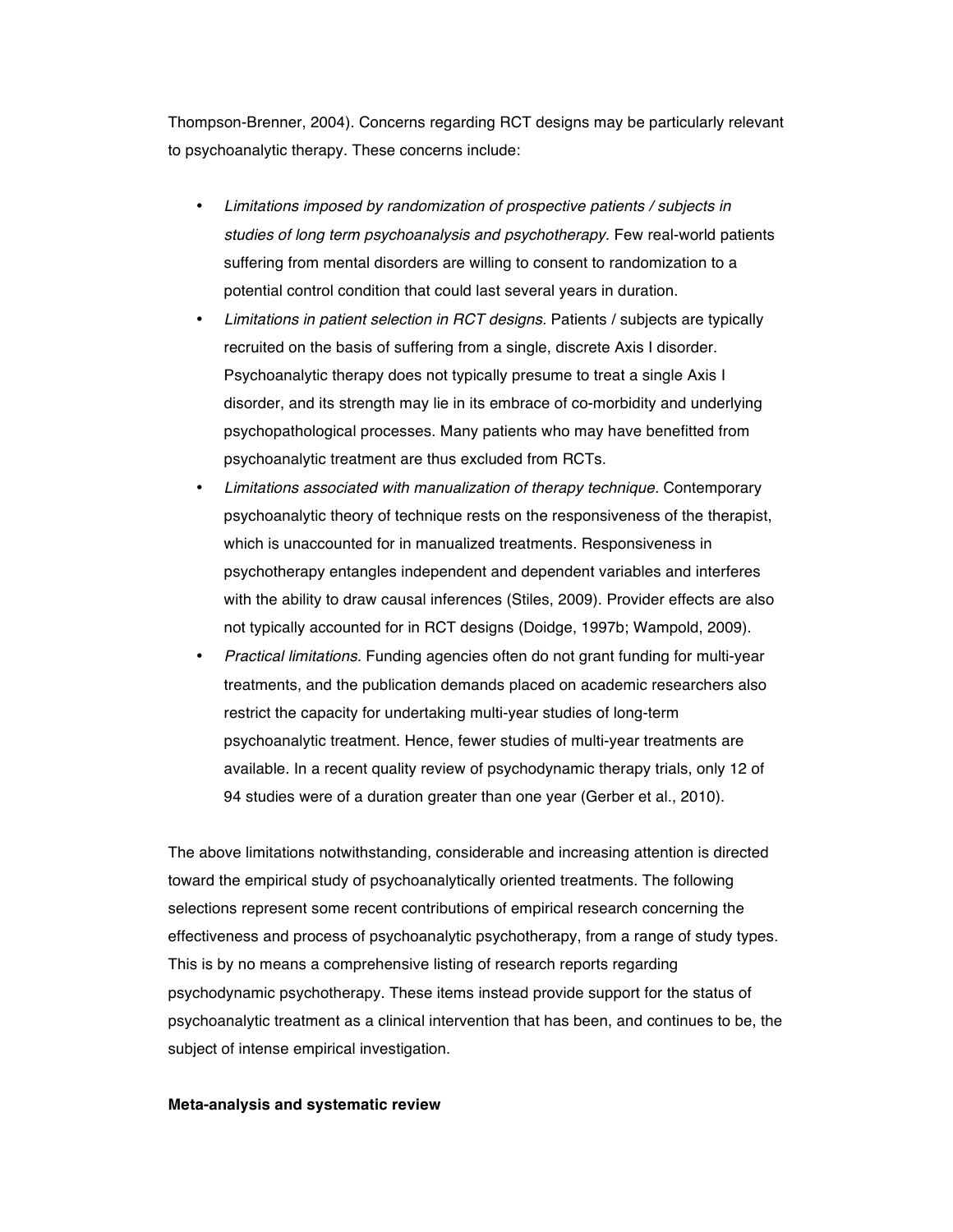- These studies synthesize findings from groups of clinical trials, with meta-analytic studies analyzing the aggregated effect sizes to determine an overall effect size for the treatment in question.
- Abbass, A. A., Hancock, J. T., Henderson, J., & Kisely, S. (2006). Short-term psychodynamic psychotherapies for common mental disorders. *Cochrane Database of Systematic Reviews,* Issue 4, Article No. CD004687.
- Abbass, A., Kisely, S., & Kroenke, K. (2009). Short-term psychodynamic psychotherapy for somatic disorders: systematic review and meta-analysis of clinical trials. *Psychotherapy and Psychosomatics, 78,* 265-274.
- Abbass, A., Town, J., & Triessen, E. (2011). The efficacy of short-term psychodynamic psychotherapy for depressive disorders with comorbid personality disorder. *Psychiatry, 74,* 61-74.
- de Maat, S., de Jonghe, F., Schoevers, R., & Dekker, J. (2009). The effectiveness of long-term psychoanalytic therapy: a systematic review. *Harvard Review of Psychiatry, 17,* 1-23.
- Driessen, E., Cuijpers, P., de Maat, S. C. M., Abbass, A. A., de Jonghe, F., & Dekker, J. J. M. (2010). The efficacy of short-term psychodynamic psychotherapy for depression: a meta-analysis. *Clinical Psychology Review, 30,* 25-36.
- Leichsenring, F., & Leibing, E. (2003). The effectiveness of psychodynamic therapy and cognitive behavioral therapy in the treatment of personality disorders: a metaanalysis. *American Journal of Psychiatry, 160,* 1223-1232.
- Leichsenring, F., & Rabung, S. (2008). Effectiveness of long-term psychodynamic psychotherapy: a meta-analysis*. Journal of the American Medical Association, 300*, 1551-1565.

### **Randomized control trial studies**

- These studies represent the empirical basis for the effectiveness of a given treatment. RCT designs involve controlled comparisons between an active treatment and either an inactive (control) condition or another active condition such as an alternate treatment.
- Bateman, A., & Fonagy, P. (2009). Randomized controlled trial of outpatient mentalization-based treatment versus structured clinical management for borderline personality disorder. *American Journal of Psychiatry, 166*, 1355-1364.
- Clarkin, J. F., Levy, K., N., Lenzenweger, M. F., & Kernberg, O. F. (2007). Evaluating three treatments for borderline personality disorder: A multiwave study. *American Journal of Psychiatry, 164*, 922--8.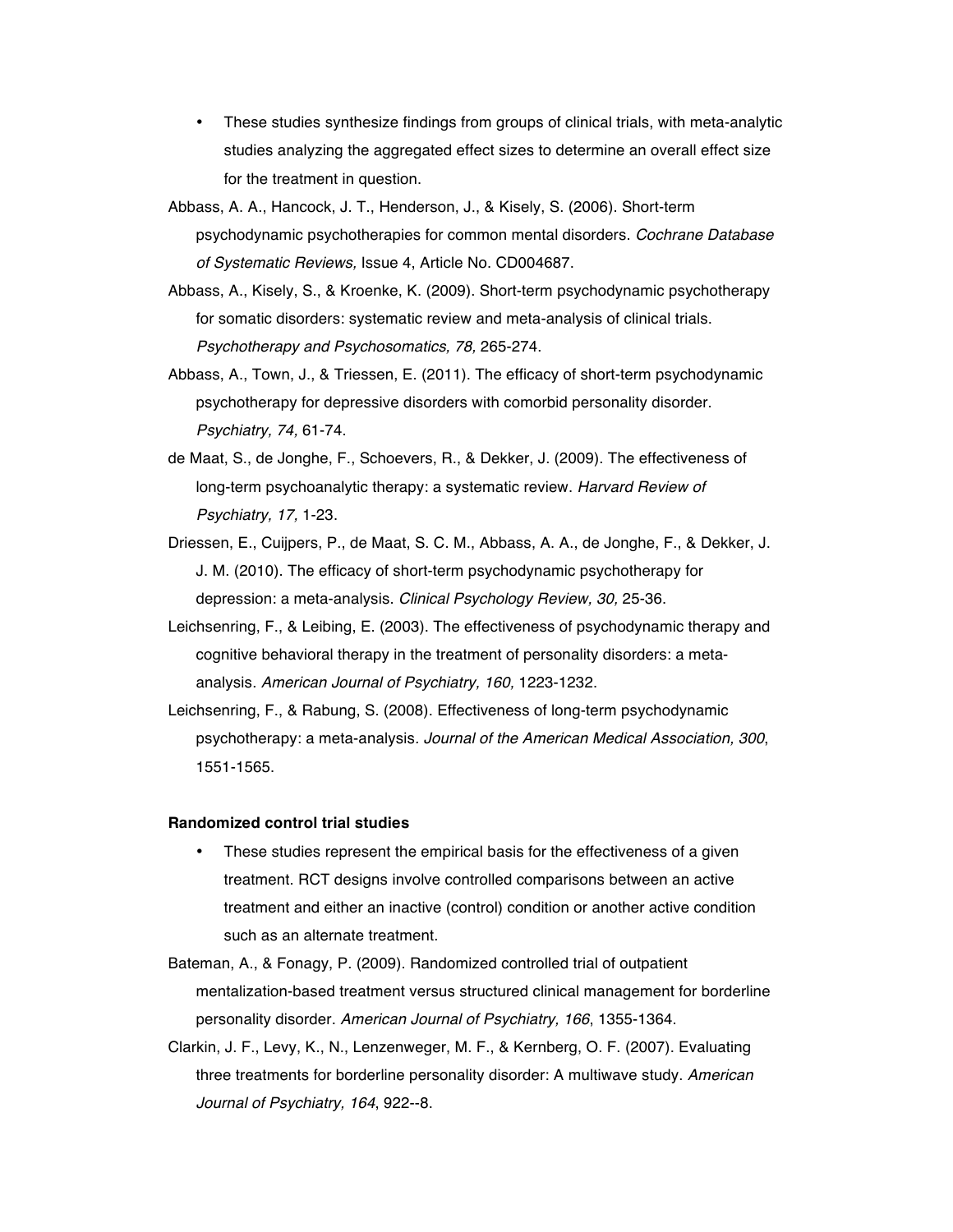- Cooper, P. J., Murray, L., Wilson, A., & Romaniuk, H. (2003). Controlled trial of the shortand long-term effect of psychological treatment of post-partum depression. I. Impact on maternal mood. *British Journal of Psychiatry 182,* 412-419.
- Doering, S., Horz, S., Rentrop, M., Fischer-Kern, M., Schuster, P., Benecke, C., Buchheim, A., Martius, P., & Buchheim, P. (2010). Transference-focused psychotherapy v. treatment by community psychotherapists for borderline personality disorder: randomised controlled trial. *British Journal of Psychiatry, 196*, 389-395.
- McMain, S. F., Links, P. S., Gnam, W. H., Guimond, T., Cardish, R. J., Korman, L., & Streiner, D. L. (2009). A randomized trial of dialectical behavior therapy versus general psychiatric management for borderline personality disorder. *American Journal of Psychiatry, 166*, 1365-1374.
- Milrod, B., Leon, A. C., Busch, F., Rudden, M., Schwalberg, M., Clarkin, J., Aronson, A., Singer, M., Turchin, W., Klass, E. T., Graf, E., Teres, & J. J., Shear, M. K. (2007). A randomized controlled clinical trial of psychoanalytic psychotherapy for panic disorder. *American Journal of Psychiatry, 164,* 265-272.
- Salomonsson, B., & Sandell, B. (2011). A randomized controlled trial of mother-infant psychoanalytic treatment: I. outcomes on self-report questionnaires and external ratings. *Infant Mental Health Journal, 32*, 207-231.
- Svartberg, M., Stiles, T. C., & Seltzer, M. H. (2004). Randomized controlled trial of the effectiveness of short-term dynamic psychotherapy and cognitive therapy for Cluster C personality disorders. *American Journal of Psychiatry, 161,* 810-817.

## **Naturalistic (no control) and process studies**

- Naturalistic designs do not involve randomization to comparison treatments and in many cases do not compare between groups (a within-groups pre-post design). These studies may add support for a given treatment for a particular population, but the lack of controlled conditions limits internal validity. However, naturalistic studies are more likely to mimic real-world clinical practice (higher external validity).
- Like naturalistic studies, process studies may involve quasi-experimental designs, or they may involve sophisticated correlational analyses.
- Ablon, J. S., & Jones, E. E. (1998). How expert clinicians' prototypes of an ideal treatment correlate with outcome in psychodynamic and cognitive behavioral therapy. *Psychotherapy Research, 8*, 71-83.

Høglend, P., Amlo, S., Marble, A., Bøgwald, K. P., Sørbye, O., & Sjaastad, M. C., et al. (2006). Analysis of the patient-therapist relationship in dynamic psychotherapy: an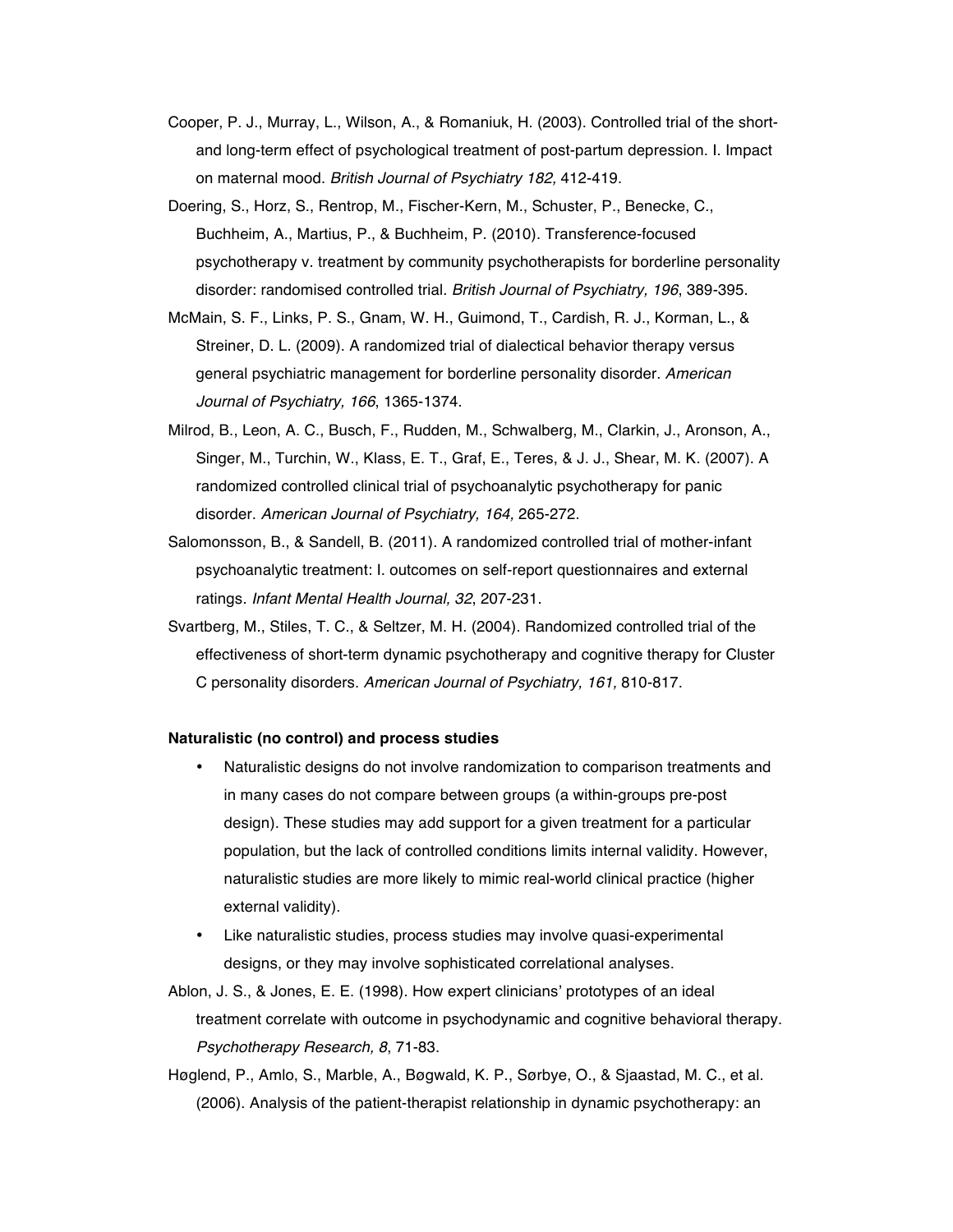experimental study of transference interpretations. *American Journal of Psychiatry, 163,* 1739-1746.

- Knekt, P., Lindfors. O., Laaksonen, M. A., Renlund, C., Haaramo, P., Härkänen, T., & Virtala, E., et al. (2011). Quasi-experimental study on the effectiveness of psychoanalysis, long-term and short-term psychotherapy on psychiatric symptoms, work ability, and functional capacity during a 5-year follow-up. *Journal of Affective Disorders, 132*, 37-47.
- Levy, K. N., Meehan, K. B., Clarkin, J. F., Kernberg, O. F., Kelly, K. M., Reynoso, J. S., & Weber, M. 2006. Change in attachment patterns and reflective function in a randomized control trial of transference-focused psychotherapy for borderline personality disorder. *Journal of Clinical and Consulting Psychology, 74*, 1027-1040.
- Lingiardi, V., Shedler, J., & Gazzillo, F. (2006). Assessing personality change in psychotherapy with the SWAP-200: a case study. *Journal of Personality Assessment, 86*, 23-32.
- Perry, J. C., & Bond, M. (2009). The sequence of recovery in long-term dynamic psychotherapy. *Journal of Nervous and Mental Disease, 197*, 930-937.
- Piper, W. E., Ogrodniczuk, J. S., & Joyce, A. S. (2004). Quality of Object Relations as a moderator of the relationship between pattern of alliance and outcome in short-term individual psychotherapy. *Journal of Personality Assessment, 83*, 345-356.
- Pole, N., O'Connor, L., Ablon, J. S., & Weiss, J. (2002). Ideal control mastery technique correlates with change in a single case. *Psychotherapy: Theory, Research, Practice, Training, 39*, 88-96.
- Wilczek, A., Barber, J. P., Gustavsson, J. P., Asberg, M., & Weinryb, R. M. (2004). Change after long-term psychoanalytic psychotherapy. *Journal of the American Psychoanalytic Association, 52*, 1163-1184.

### **Long-term follow-up and cost-benefit studies**

- Follow-up studies examine whether changes in treatment are sustained beyond the duration of the treatment itself. Many clinical trials to date have lacked examination of long-range follow-up outcomes for a range of treatment types. This is important due to the tendency for many mental health conditions to have high rates of relapse or recurrence.
- Cost-benefit studies examine whether treatment costs are offset by savings in health-care utilization and productivity. This is important because of the criticism of psychoanalytic treatment for being too lengthy, intensive, and expensive.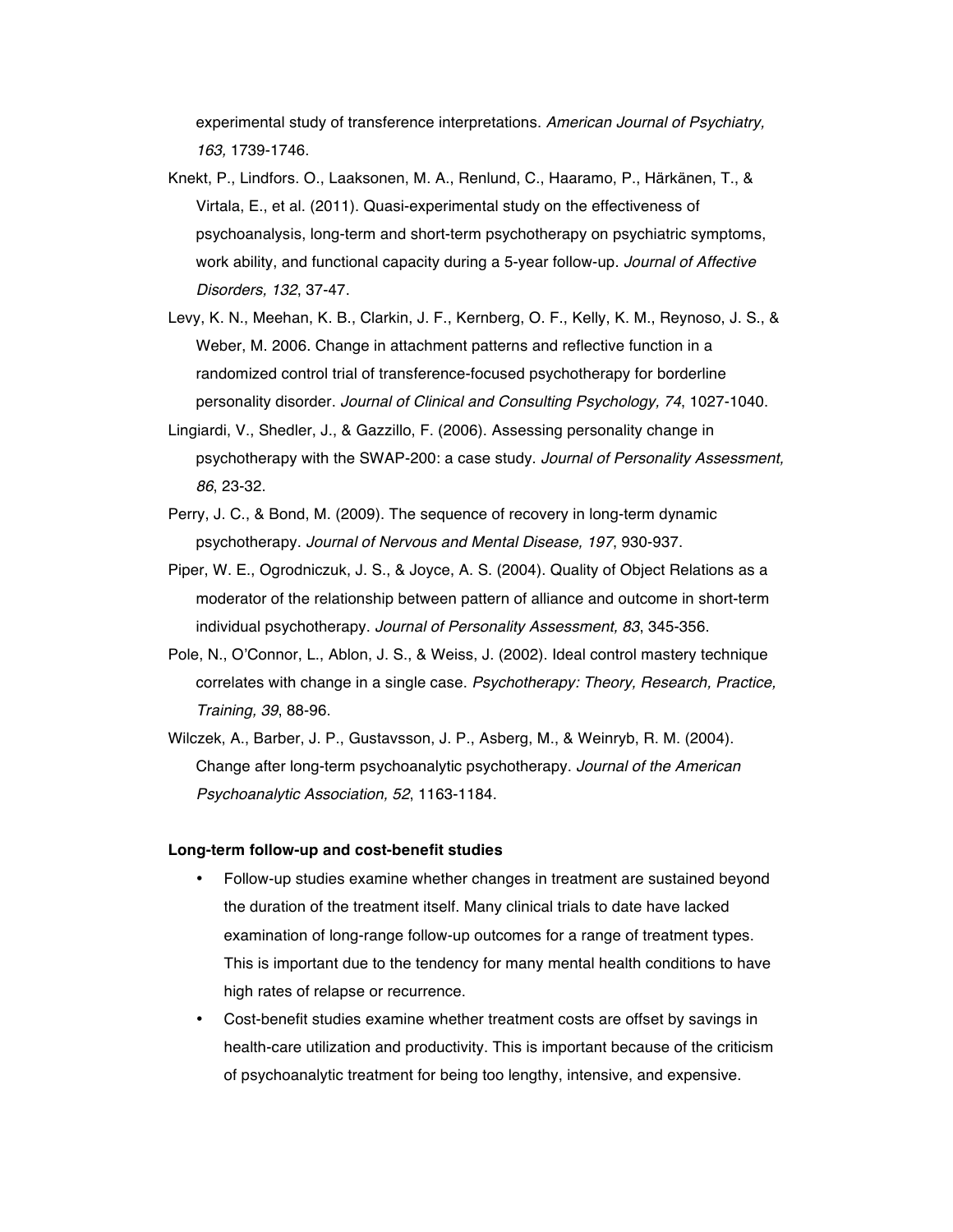- Bateman, A., & Fonagy, P. (2008). 8-year follow-up of patients treated for borderline personality disorder: mentalization based treatment versus treatment as usual. *American Journal of Psychiatry, 165*, 631-635.
- Berghout, C. C., Zevalkink, J., Hakkaart-Van Roijen, L. (2010). The effects of long-term psychoanalytic treatment on health care utilization and work impairment and their associated costs. *Journal of Psychiatric Practice, 16,* 209-216.
- Falkenstrom, F., Grant, J., Broberg, J., & Sandell, R. (2007). Self-analysis and posttermination improvement after psychoanalysis and long-term psychotherapy*. Journal of the American Psychoanalytic Association, 55*, 629-674.

# **References**

- Bargh, J. A. (2007). *Social psychology and the unconscious: the automaticity of higher mental processes.* New York: Psychology Press.
- Cassidy, J. & Shaver, P. R. (2008). *Handbook of attachment: theory, research, and clinical applications, second edition.* New York: Guilford Press.
- Cramer, P. (2008). The seven pillars of defense mechanism theory. *Social and Personality Psychology Compass, 2,* 1963-1981.
- de Maat, S., de Jonghe, F., Schoevers, R., & Dekker, J. (2009). The effectiveness of long-term psychoanalytic therapy: a systematic review. *Harvard Review of Psychiatry, 17,* 1-23.
- Doidge, N. (1997a). Psychodynamic Treatment Research: A Handbook For Clinical Practice: Edited by Nancy E. Miller, Lester Luborsky, Jacques P. Barber, and John P. Docherty. New York: Basic Books, 1993, 577 pp., \$60.00.. J. Amer. Psychoanal. Assn., 45:275-281.
- Doidge, N. (1997b). Empirical Evidence for the Efficacy of Psychoanalytic Psychotherapies and Psychoanalysis: An Overview. Psychoanal. Inq., 17S:102-150.
- Gerber, A. J., Kocsis, J. H., Milrod, B. L., Roose, S. P., Barber, J. P., Thase, M. E., Perkins, P., & Leon, A. C. (2011). A quality based review of randomized controlled trials of psychodynamic psychotherapy. *American Journal of Psychiatry, 168*, 19-28.
- Leichsenring, F. (2004). Randomized controlled versus naturalistic studies: A new research agenda. *Bulletin of the Menninger Clinic, 68*, 137-151.
- Leichsenring, F., & Rabung, S. (2008). Effectiveness of long-term psychodynamic psychotherapy: a meta-analysis*. Journal of the American Medical Association, 300*, 1551-1565.
- Shedler, J. (2010). The efficacy of psychodynamic psychotherapy. *American Psychologist, 65*, 98-109.